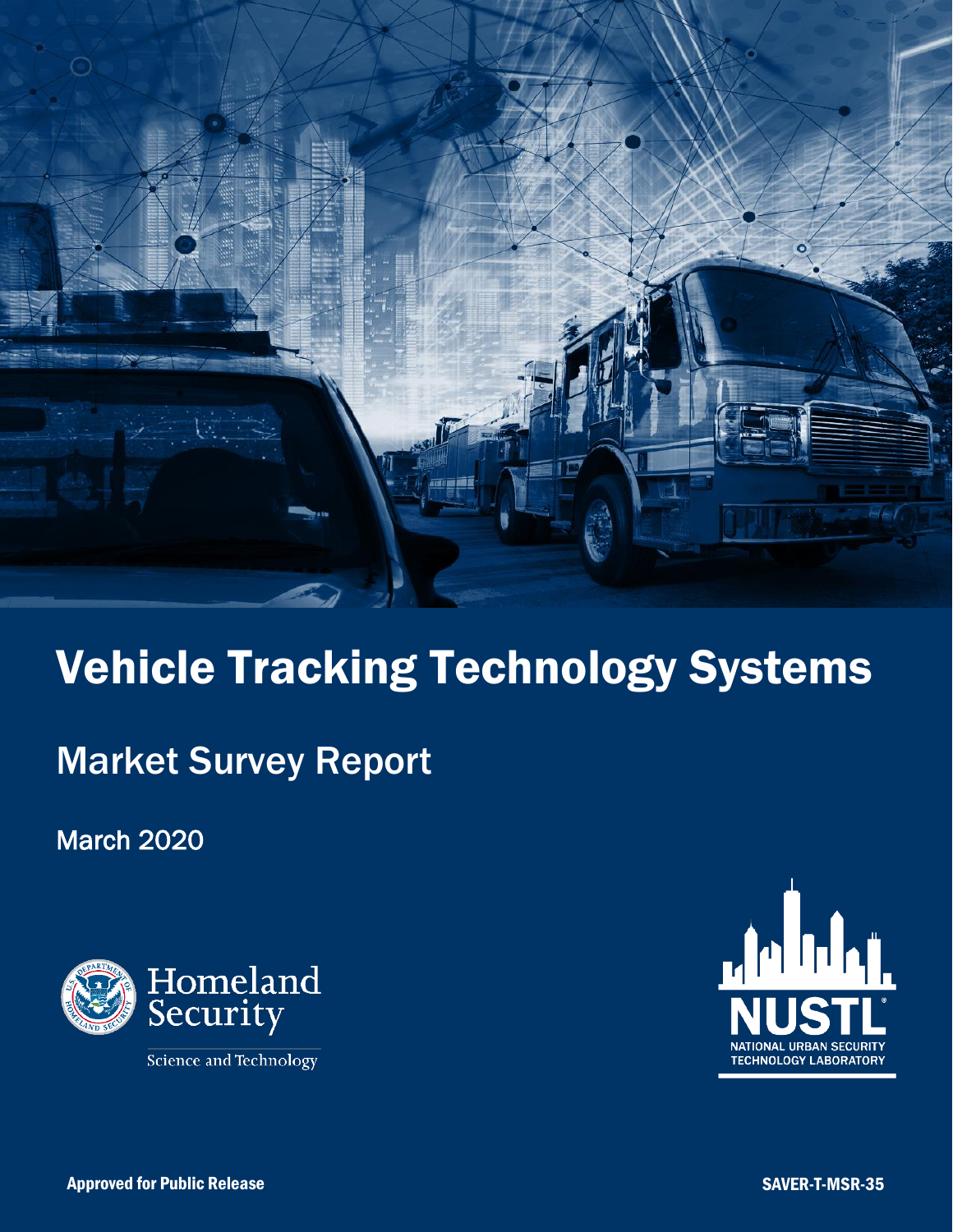The *Vehicle Tracking Technology Systems Market Survey Report* was prepared by the National Urban Security Technology Laboratory for the U.S. Department of Homeland Security, Science and Technology Directorate.

The views and opinions of authors expressed herein do not necessarily reflect those of the U.S. Government.

Reference herein to any specific commercial products, processes or services by trade name, trademark, manufacturer or otherwise does not necessarily constitute or imply its endorsement, recommendation or favoring by the U.S. Government.

The information and statements contained herein shall not be used for the purposes of advertising, nor to imply the endorsement or recommendation of the U.S. Government.

With respect to documentation contained herein, neither the U.S. Government nor any of its employees make any warranty, express or implied, including but not limited to the warranties of merchantability and fitness for a particular purpose. Further, neither the U.S. Government nor any of its employees assume any legal liability or responsibility for the accuracy, completeness or usefulness of any information, apparatus, product or process disclosed; nor do they represent that its use would not infringe privately owned rights.

The cover photo and images included herein were provided by the National Urban Security Technology Laboratory, unless otherwise noted.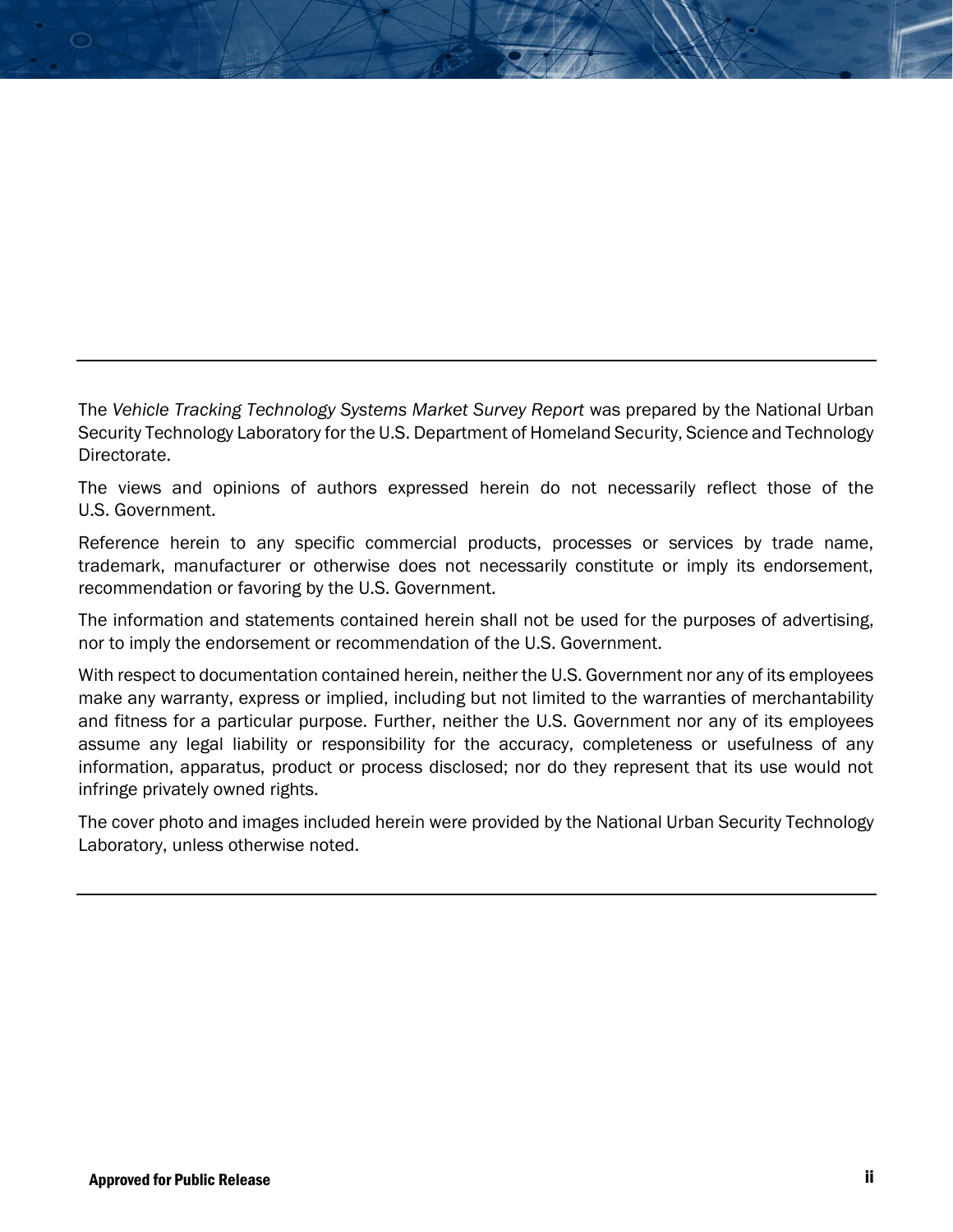## FOREWORD

The U.S. Department of Homeland Security (DHS) established the System Assessment and Validation for Emergency Responders (SAVER) Program to assist emergency responders making procurement decisions. Located within the DHS Science and Technology Directorate (S&T), the SAVER Program conducts objective assessments and validations on commercially available equipment and systems and develops knowledge products that provide relevant equipment information to the emergency responder community. The SAVER Program mission includes:

- Conducting impartial, practitioner-relevant, operationally oriented assessments and validations of emergency response equipment.
- Providing information, in the form of knowledge products, that enables decision-makers and responders to better select, procure, use and maintain emergency response equipment.

SAVER Program knowledge products provide information on equipment that falls under the categories listed in the DHS Authorized Equipment List (AEL), focusing primarily on two main questions for the responder community: "What equipment is available?" and "How does it perform?" These knowledge products are shared nationally with the responder community, providing a life- and cost-saving asset to DHS, as well as to Federal, state and local responders.

The SAVER Program is managed by the National Urban Security Technology Laboratory (NUSTL). NUSTL is responsible for all SAVER activities, including selecting and prioritizing program topics, developing SAVER knowledge products, coordinating with other organizations and ensuring flexibility and responsiveness to first responder requirements.

NUSTL provides expertise and analysis on a wide range of key subject areas, including chemical, biological, radiological, nuclear and explosive hazard detection; emergency response and recovery; and related equipment, instrumentation and technologies. For this report, NUSTL conducted a market survey of commercially available vehicle tracking technology systems. These systems fall under AEL reference number 04AP-02-AVLS, titled Systems, Automatic Vehicle Locating.

For more information on NUSTL's SAVER Program or to view additional reports on vehicle tracking technology systems or other technologies, visit [www.dhs.gov/science-and-technology/SAVER.](http://www.dhs.gov/science-and-technology/SAVER)



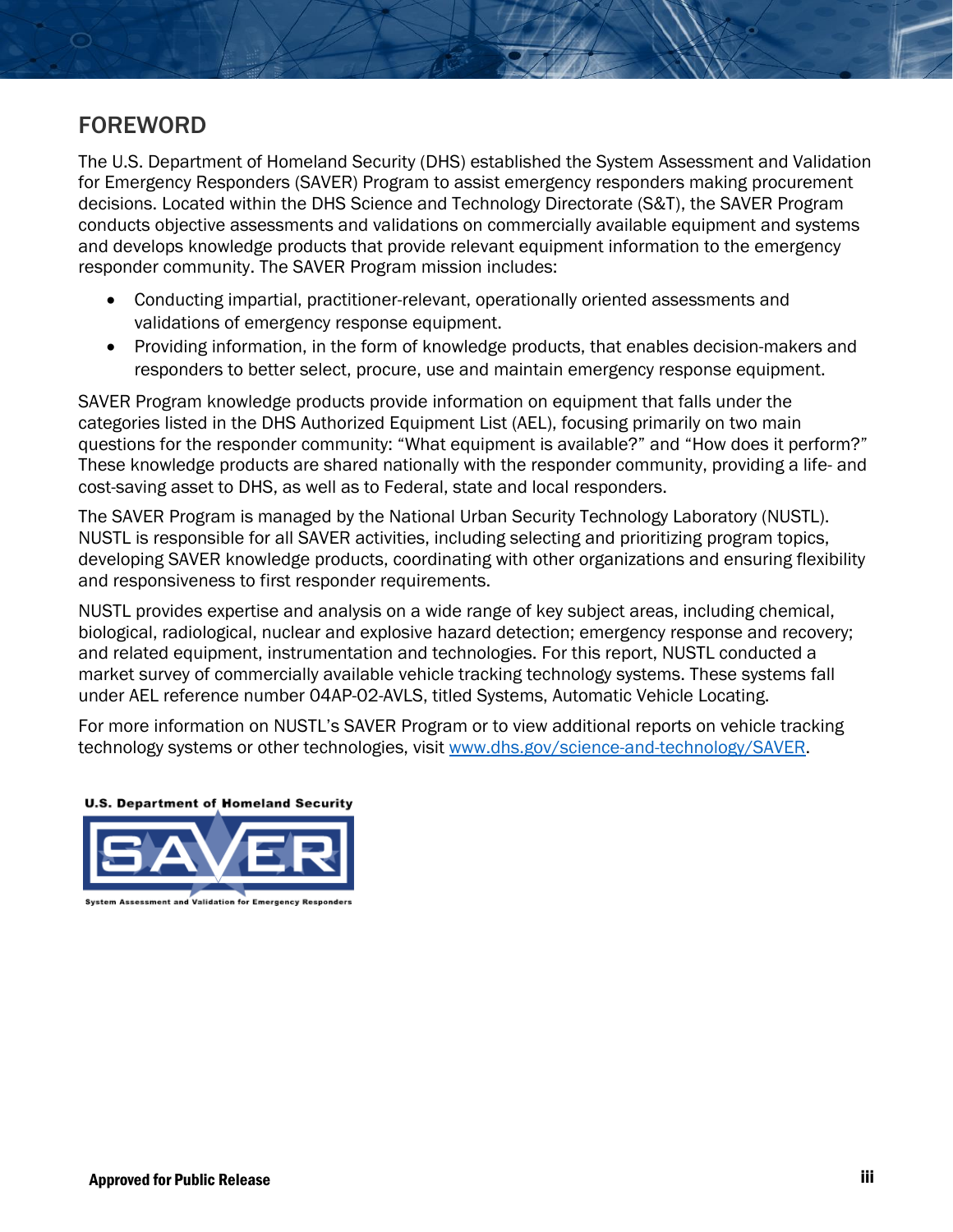## POINT OF CONTACT

National Urban Security Technology Laboratory (NUSTL) U.S. Department of Homeland Security Science and Technology Directorate 201 Varick Street New York, NY 10014

E-mail: [NUSTL@hq.dhs.gov](mailto:NUSTL@hq.dhs.gov) Website: [www.dhs.gov/science-and-technology/SAVER](http://www.dhs.gov/science-and-technology/SAVER) 

Author: Rob Casparro, General Engineer/Operations Analyst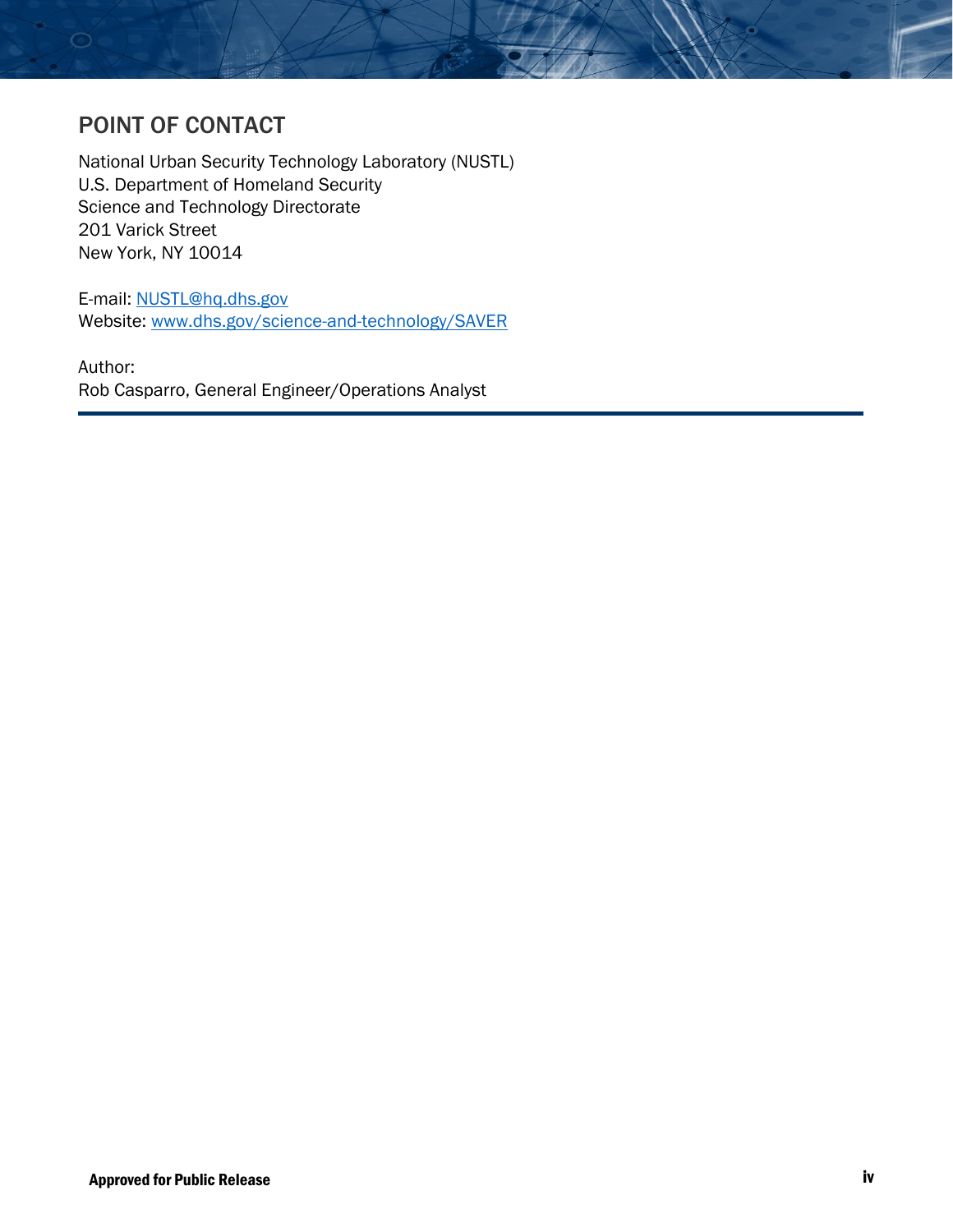## EXECUTIVE SUMMARY

First responder agencies' command and control centers must be able to react to emergency situations in a quick, efficient manner, dispatching units to the scene of emergencies as soon as possible to prevent tragedies such as loss of life or loss of property. This process is complicated for agencies with large, complex fleets of emergency vehicles. Knowing the exact locations of these vehicles can help optimize the process of dispatching units based on proximity and available personnel, for example. Some emergency responder agencies are considering utilizing vehicle tracking technology (VTT) systems to enhance their emergency response capability.

To assist emergency responders interested in VTT systems, NUSTL's SAVER Program conducted a market survey of commercially available systems capable of tracking a large fleet of more than 1,000 vehicles. Products included in this market survey report can provide near real-time positional tracking of responder vehicles across various operating system platforms. They may also have additional capabilities such as providing mapped fire hydrant locations or driver performance ratings.

This market survey identified eight VTT systems that may be used to monitor the near real-time locations of a large fleet of responder vehicles. All products are compatible with multiple operating systems (i.e., Windows, iOS and Android). Several products can map the locations of many vehicles at the same time. One product includes the ability to deliver digital alerts to civilian vehicles to warn them of approaching emergency vehicles. Prices for the VTT systems vary depending on the number of vehicles tracked and the length of the licensing agreement.

Emergency responder agencies that are considering VTT systems should carefully research each product's overall capabilities and limitations in relation to their agency's operational needs. Agencies should also consider system compatibility with their existing information technology infrastructure, ease of integrating hardware into emergency vehicles and any required maintenance.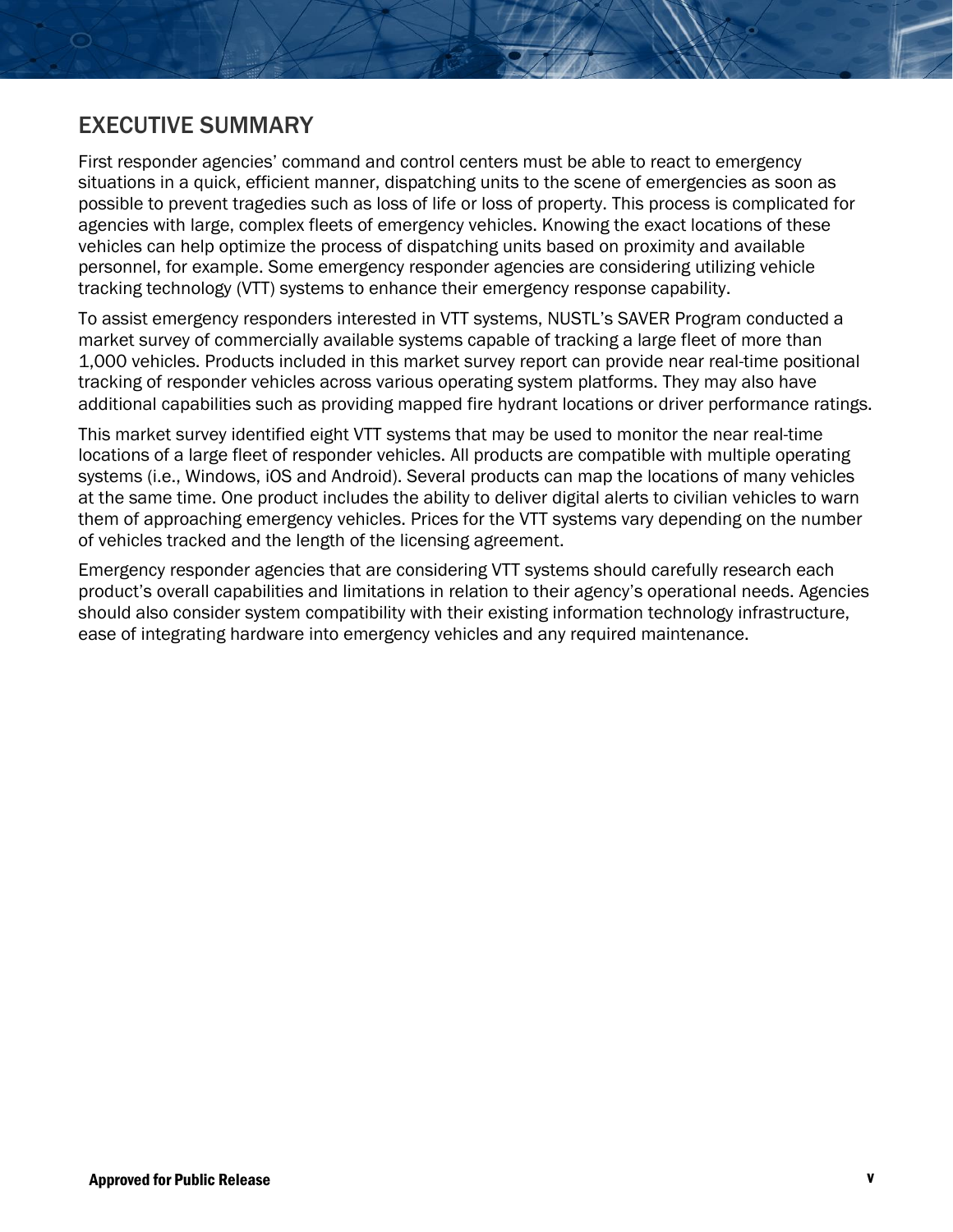## **TABLE OF CONTENTS**

## **LIST OF FIGURES**

## **LIST OF TABLES**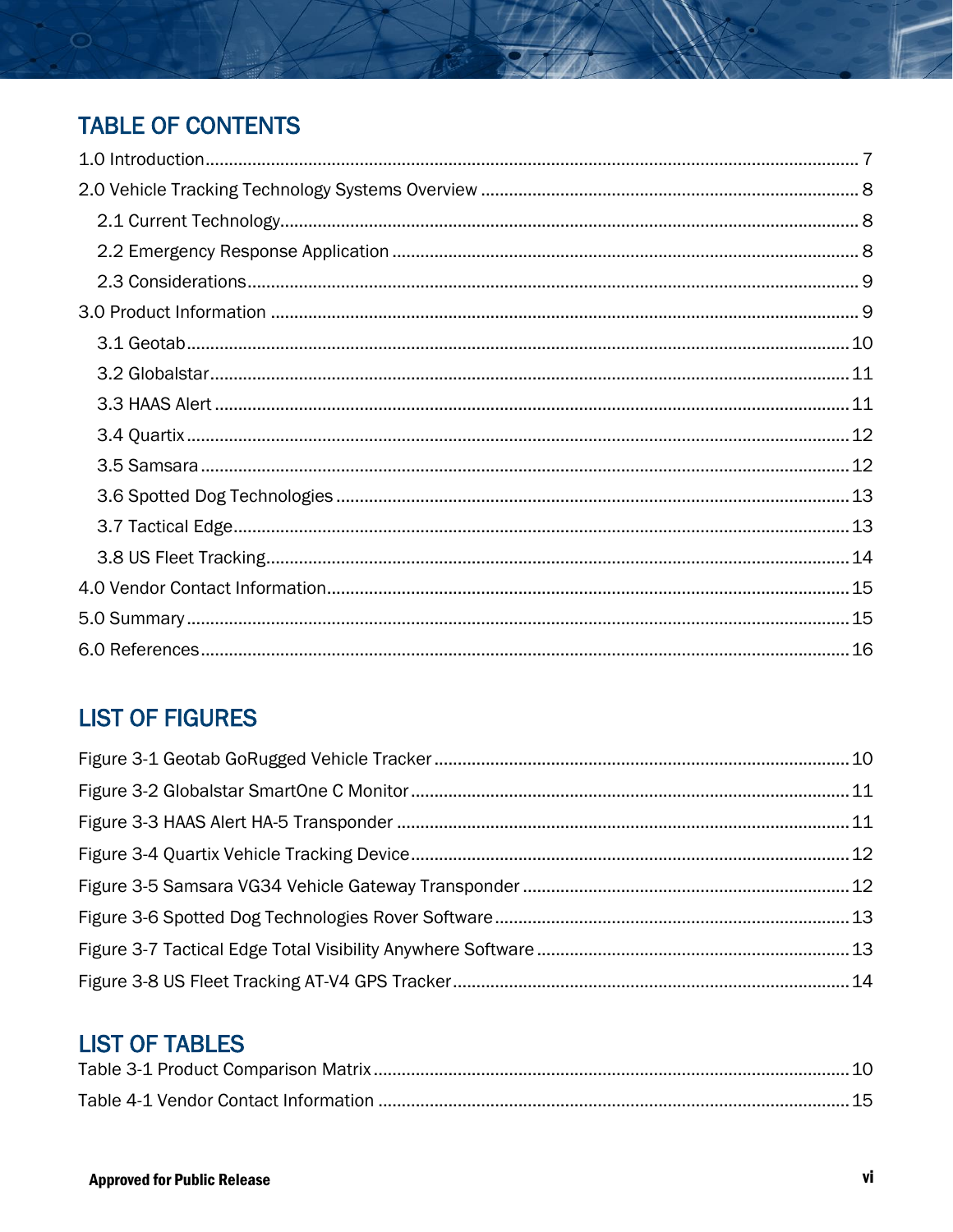## <span id="page-6-0"></span>1.0 INTRODUCTION

Vehicle tracking technology (VTT) systems provide near real-time mapping of vehicle fleets over a variety of operating system platforms. They are often utilized by commercial entities such as trucking companies or delivery services. Some systems are equipped with software that can optimize delivery routes to conserve fuel or monitor driving habits to ensure that operators observe speed limits.

VTT systems have the potential to increase the situational awareness of emergency responder agencies' Command and Control (C2) centers, particularly for agencies with large, complex vehicle fleets like those of urban fire departments that may have more the 1,000 vehicles—including chiefs' vehicles, fires engines and ambulances—in their fleets. The capability to track all these vehicles with precision would increase the efficiency with which they can be dispatched by C2 centers, potentially saving lives and preventing property damage by increasing response time.

To prevent the possibility of hacking, which could disrupt the emergency response mission, responder agencies may wish to focus on those VTT systems that track fleets without connecting to their vehicles' onboard computers.

In addition, VTT systems can alert civilian vehicles of approaching emergency response vehicles, allowing civilian drivers to move out of the way, minimizing delays and collisions. This technology is known as Responder-to-Vehicle (R2V) communication. Presently, collisions with civilian vehicles en route to emergencies is a leading cause of injury and death among responders.<sup>i</sup> Reducing the risk of in-transit collisions will save lives (first responders and bystanders) and improve the agency's risk profile.

To provide emergency responders with information on commercially available VTT systems, the System Assessment and Validation for Emergency Responders (SAVER) Program conducted a market survey. This market survey report is based on information gathered from September 2019 through December 2019 from internet research, industry publications, a government-issued Request for Information (RFI) that was posted on the Federal Business Opportunities website and subsequent contact with equipment manufacturers and vendors. The U.S. Department of Homeland Security (DHS) Science and Technology Directorate's (S&T's) Technology Scouting group also contributed to the market research used in the development of this report. This report encompasses vehicle tracking systems with the following characteristics:

- Capable of providing near real-time mapping of a large fleet of vehicles
- Compatible with various operating systems (i.e., Windows, iOS, Android, etc.)
- Function independently from the emergency response vehicle's onboard computer

Due diligence was performed to develop a report that is representative of products currently available in the marketplace.

l

i The Emergency Vehicle Safety Initiative (U.S. Department of Homeland Security (DHS), Federal Emergency Management Agency, February 2014) stated that "historically approximately 25 percent of all firefighter fatalities in the United States are the result of vehicle-related incidents" and "at the time of this report, vehicle-related fatalities were the leading cause of death to law enforcement officers in the United States for 11 of the 12 previous years". Note that not all vehiclerelated incidents occur when responding to emergency scenes on roadways; it also includes vehicle crashes in both official and personally owned vehicles.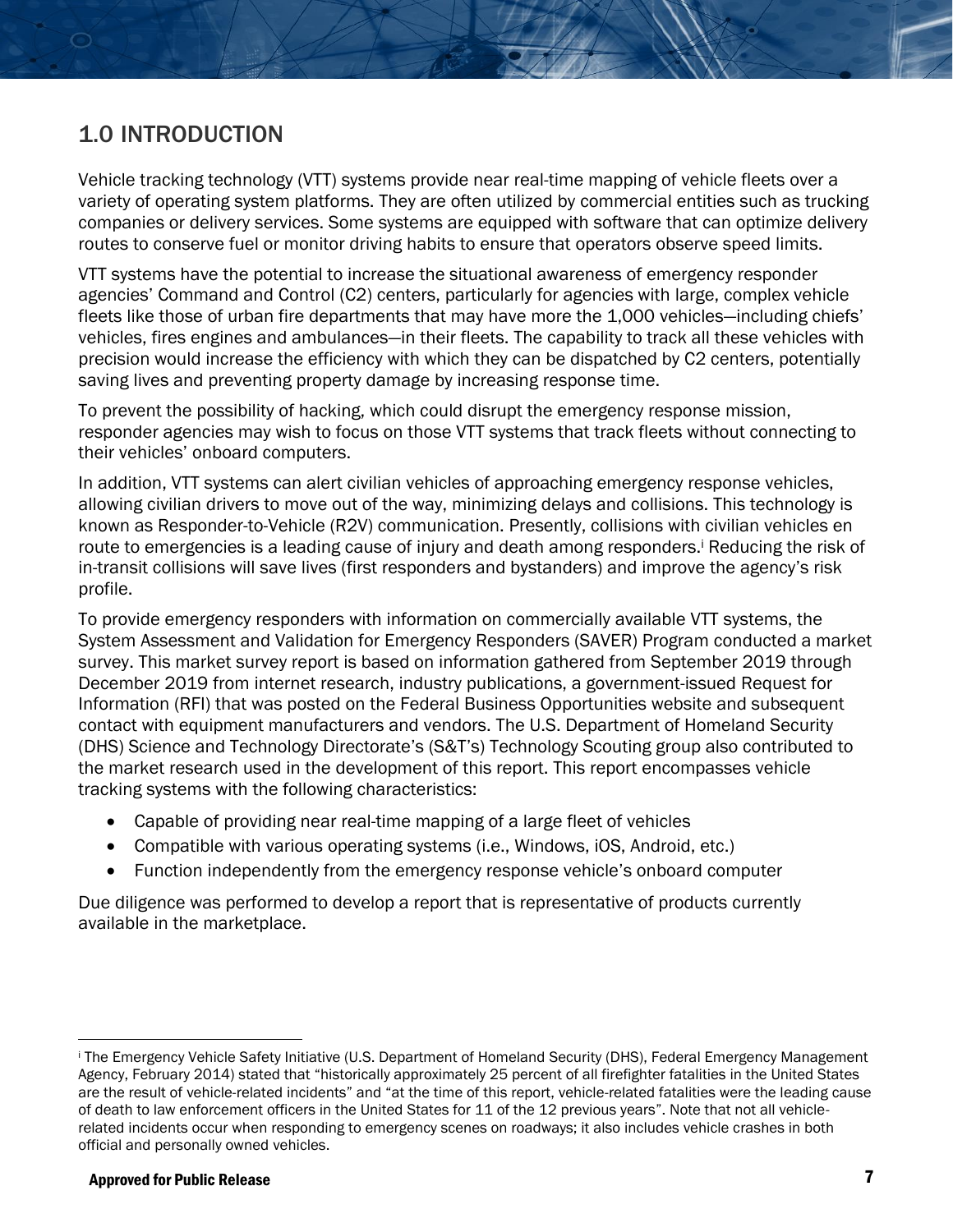## <span id="page-7-0"></span>2.0 VEHICLE TRACKING TECHNOLOGY SYSTEMS OVERVIEW

Market research on VTT systems turned up over thirty products currently available in the marketplace. The configurations and features vary among different manufacturers, but generally all of them utilize the same basic principles.

#### <span id="page-7-1"></span>2.1 CURRENT TECHNOLOGY

The primary components of a VTT system include a hardware unit that is installed in each vehicle to be tracked, a connection to a communications network of some sort and a software interface that displays the near real-time locations of each vehicle. The installed hardware is typically a transponder that transmits and receives tracking signals, usually over a cellular network. The software package provides tracking services and an interface that enables a vehicle mapping display, usually on a web page or mobile application.

The transponder is directly connected to vehicle power, though some units also have a battery backup. Some products connect to the vehicle's onboard computer, allowing them to track information such as average fuel economy and vehicle maintenance requirements. Products that connect to the vehicle's onboard computer were excluded from this report, as responder agencies may deem this feature undesirable for security reasons. For units that deliver digital alerts to civilian vehicles, the hardware is connected to a switchable control in the vehicle, such as a lightbar. The digital alerts are only broadcast when the lightbar is activated, meaning when the vehicle is responding to an emergency.

#### <span id="page-7-2"></span>2.2 EMERGENCY RESPONSE APPLICATION

The primary application of interest for responder agencies is to provide improved situational awareness to dispatch centers and potentially reduce deployment times of first responder vehicles. When an emergency call is received, dispatch staff would use the VTT system to identify an appropriate response vehicle based on the vehicle's location, type, personnel and other factors. As the unit responds to the emergency, dispatch staff would be able to continuously monitor its location and dispatch other emergency vehicles to the location as needed.

VTT systems that include the R2V communication feature can warn nearby civilian vehicles of the approach of emergency responder vehicles via a vehicle dashboard indicator, radio broadcast or smartphone navigation application alert. Upon receiving the alert, civilians could preemptively pull over before the emergency vehicle needs to pass them, alleviating street congestion and saving valuable time. These improvements may result in faster emergency response times and fewer accidents. Currently, responders rely on civilians yielding the right of way after seeing the responding vehicle's emergency lights or hearing its sirens. In large urban areas, drivers often have a hard time determining where an emergency vehicle is coming from, as large buildings tend to obstruct emergency lights and reflect audible sirens. Additionally, in urban areas with narrow and congested streets, it can be difficult for civilian vehicles to clear the roadway in a timely manner for an emergency vehicle. By preemptively sending drivers alerts, the desired solution could allow drivers additional time to yield, ultimately improving the agency's average response time as a result.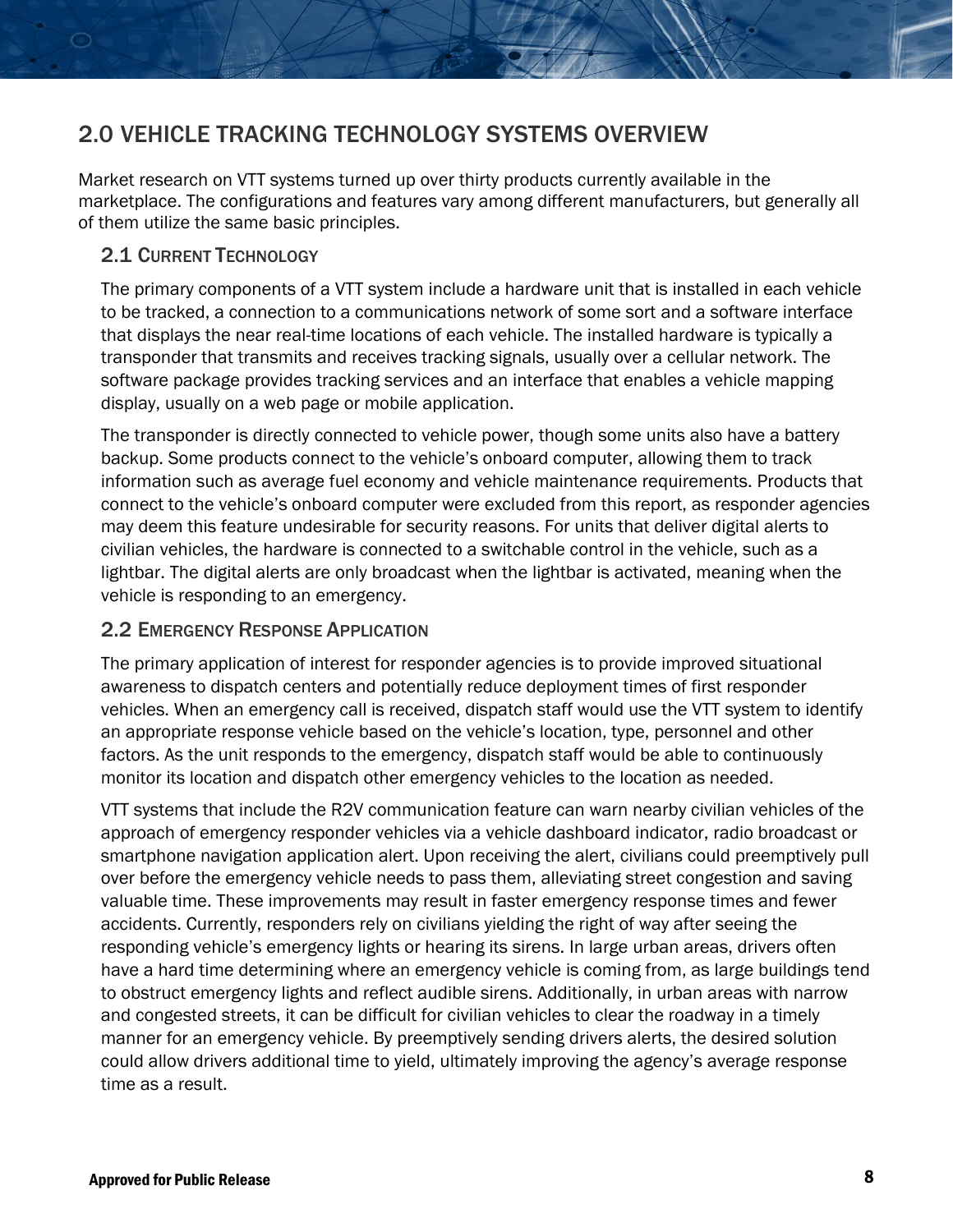#### <span id="page-8-0"></span>2.3 CONSIDERATIONS

Prior to implementing a VTT system, responder agencies should consider the following capabilities:

- High Capacity: Able to do simultaneous, near real-time tracking of a large fleet of over 1,000 vehicles in their entirety
- Multi-platform: Compatible with the agency's C2 desktop computers as well as on agencyissued tablets and mobile devices
- Security: Any device that will be integrated into an agency's information technology (IT) network will require vetting and approval. Also, there may be some security concerns if the hardware installed in the vehicle connects to the vehicle's onboard computer
- Availability: Available for purchase in the next two to three months
- Alerts Civilian Vehicles: Provides a method for first responders to alert nearby civilian vehicles of the approach of an emergency vehicle

## <span id="page-8-1"></span>3.0 PRODUCT INFORMATION

This section provides information on eight vehicle tracking technology products. Product information presented in this section was obtained directly from manufacturers, vendors and their websites. Information in the table is based on data gathered from vendors and their websites from September 2019 to December 2019 and has not been independently verified by the SAVER Program.

The product information in Table 3-1 is defined as follows, listed in column order:

Manufacturer: The manufacturer of the product.

Network Type: The type of communications network used by the system.

Hardware Type: The type of hardware that is installed and/or carried on the tracked vehicle.

Power Source: Indicates if the hardware is connected to vehicle power or runs independently on batteries.

Battery Backup: Indicates if a vehicle-powered unit has battery backup.

Map Display: Indicates if the interface displays a near real-time map showing vehicle locations.

High Capacity: Indicates if the system can simultaneously track and display a large fleet of vehicles (greater than 1,000).

Vehicle Alerting: Indicates if the system can deliver digital alerts to civilian vehicles as an emergency vehicle approaches.

Supported Platforms: Indicates what platforms are supported by the interface software (i.e., Windows, iOS or Android).

Price/Vehicle: Approximate manufacturer suggested retail price for one unit, in U.S. dollars; quantity discounts may be available. "NI" means no information was available about price.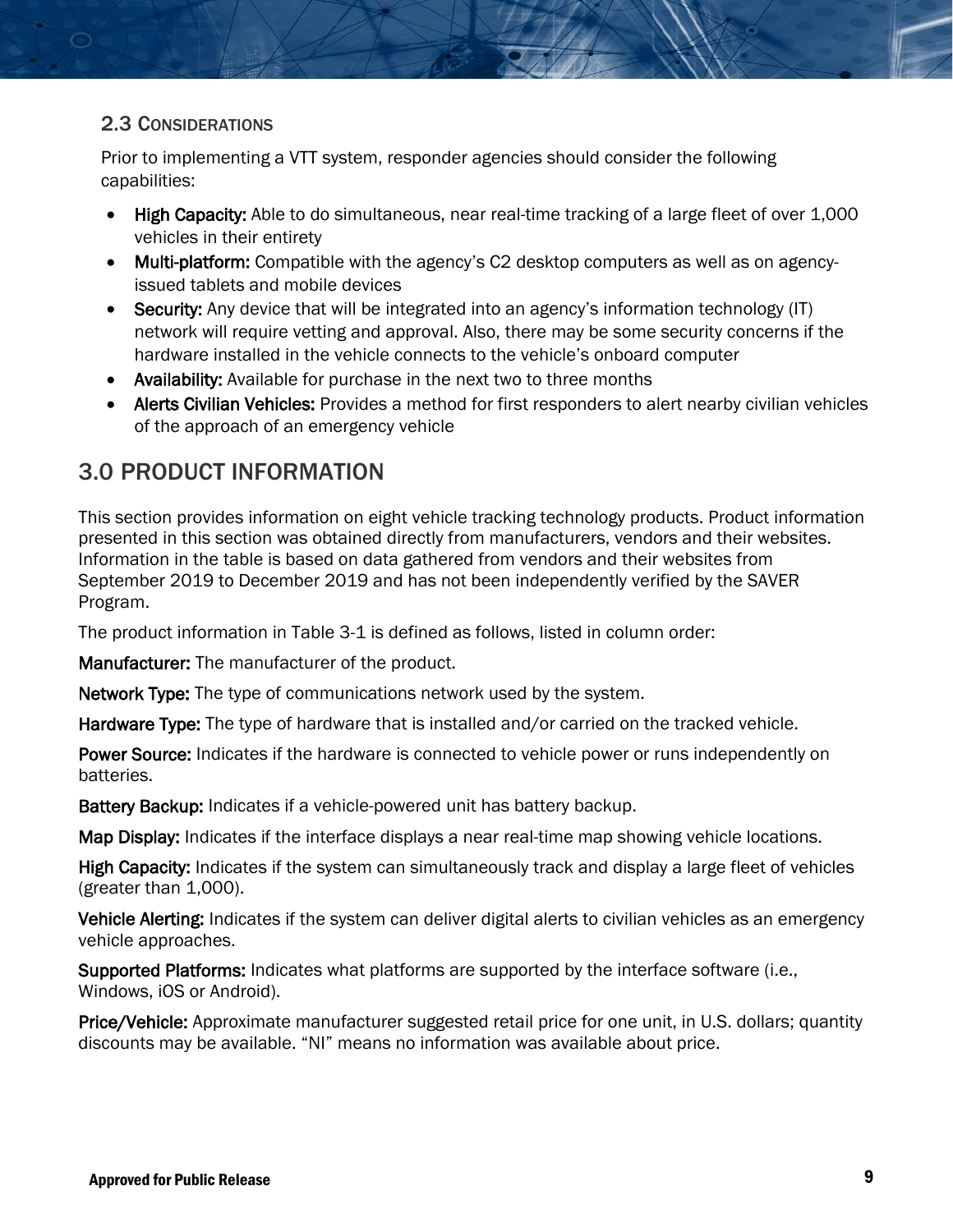<span id="page-9-2"></span>

| Manufacturer                | <b>Network</b><br><b>Type</b> | <b>Hardware</b><br><b>Type</b> | Power<br><b>Source</b>     | <b>Battery</b><br><b>Backup</b> | <b>Map</b><br><b>Display</b> | <b>High</b><br><b>Capacity</b> | <b>Vehicle</b><br><b>Alerting</b> | <b>Supported</b><br><b>Platforms</b> | Price/<br><b>Vehicle</b>    |
|-----------------------------|-------------------------------|--------------------------------|----------------------------|---------------------------------|------------------------------|--------------------------------|-----------------------------------|--------------------------------------|-----------------------------|
| Geotab                      | Cellular                      | Transponder                    | Vehicle                    | N <sub>o</sub>                  | Yes                          | Yes                            | No.                               | Windows/<br>iOS/Android              | N <sub>l</sub>              |
| Globalstar                  | Satellite                     | Transponder                    | Vehicle                    | Yes                             | Yes                          | Unknown                        | No                                | Windows/<br>iOS/Android              | ΝI                          |
| <b>HAAS Alert</b>           | Cellular                      | Transponder                    | Vehicle                    | <b>No</b>                       | Yes                          | Yes                            | Yes                               | Windows/<br>iOS/Android              | \$29/month<br>(5yr license) |
| Quartix                     | Cellular                      | Transponder                    | Vehicle                    | N <sub>o</sub>                  | Yes                          | Unknown                        | No                                | Windows/<br>iOS/Android              | \$18.90/<br>month           |
| Samsara                     | Cellular                      | Transponder                    | Vehicle                    | <b>No</b>                       | Yes                          | Yes                            | <b>No</b>                         | Windows/<br>iOS/Android              | $$33-$44/$<br>month         |
| Spotted Dog<br>Technologies | Cellular                      | Cellphone                      | Battery                    | N/A                             | Yes                          | Unknown                        | No.                               | Windows/<br>iOS/Android              | ΝI                          |
| <b>Tactical Edge</b>        | Cellular                      | Transponder/<br>Cellphone      | Vehicle/<br><b>Battery</b> | <b>No</b>                       | Yes                          | Yes                            | No                                | Windows/<br>iOS/Android              | N <sub>l</sub>              |
| <b>US Fleet Tracking</b>    | Cellular                      | Transponder                    | Vehicle                    | N <sub>o</sub>                  | Yes                          | Unknown                        | No                                | Windows/<br>iOS/Android              | \$29.95/<br>month           |

#### Table 3-1 Product Comparison Matrix

#### <span id="page-9-0"></span>3.1 GEOTAB

◯

Geotab Active Tracking is a vehicle tracking platform that can be viewed from both web and mobile applications. Geotab also has an available Software Development Kit (SDK), which allows the software to communicate with third-party vendors' software if desired. Using the SDK, the system will likely integrate well with existing C2 platforms.



The standard hardware is the GoRugged

<span id="page-9-1"></span>Figure 3-1 Geotab GoRugged Vehicle Tracker *Image courtesy of Geotab Inc.* 

tracker, which connects to vehicle power. It does not connect to the vehicle's onboard computer. Alternately, the Geotab platform can be purchased as a service and integrated with Global Positioning System (GPS) trackers from other vendors. The software displays near real-time vehicle locations on a map and provides performance trends and efficiency information.

According to the vendor, more than 1.5 million Geotab devices are currently in operation. The Geotab system is currently employed by a state police department to track a fleet of about 1,400 vehicles. Pricing information was not available for this system.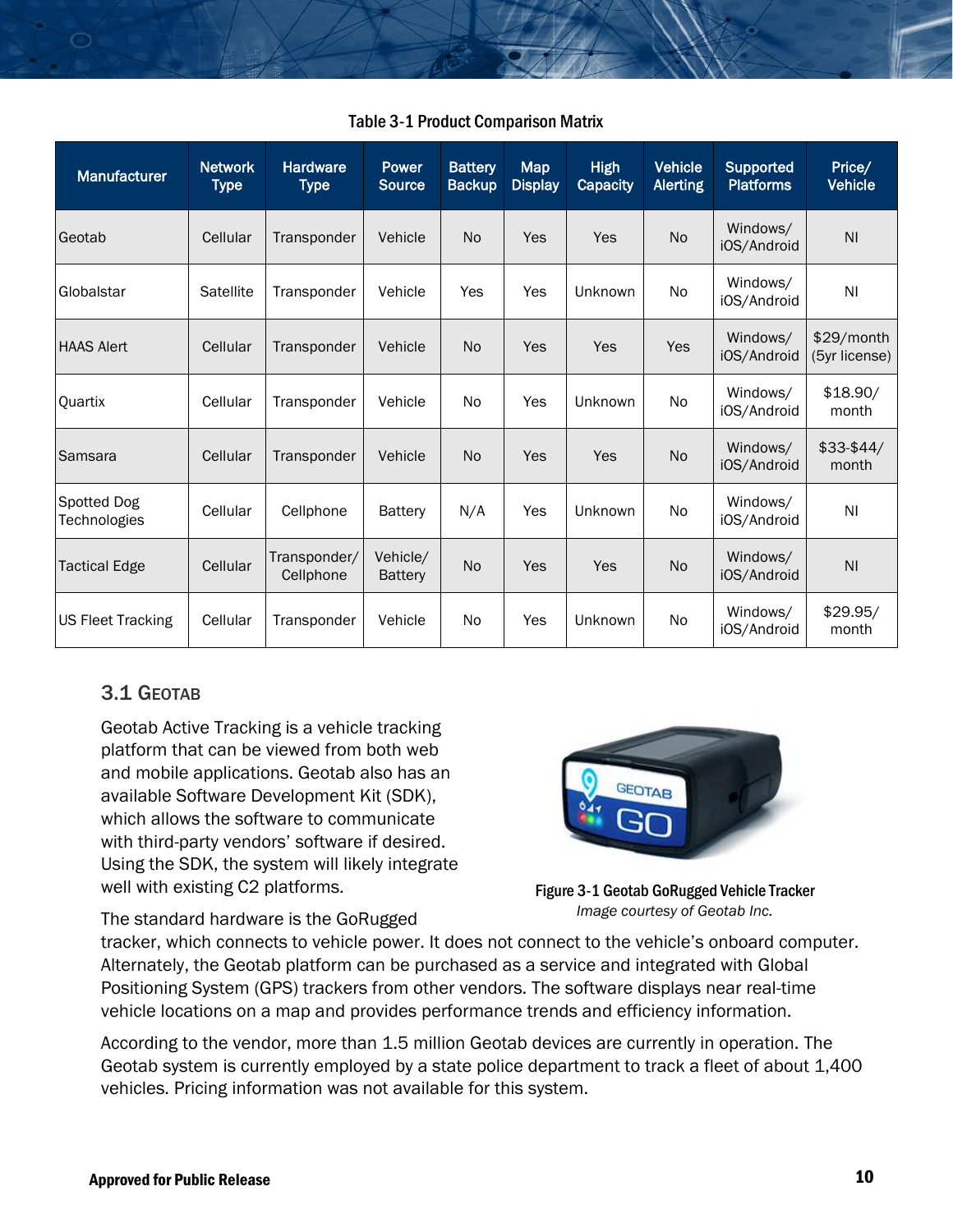#### <span id="page-10-0"></span>3.2 GLOBALSTAR

Globalstar provides mobile text, e-mail alerting and data connectivity beyond the range of cellular service by utilizing a satellite network. Their SmartOne C product is installed in vehicles and provides near real-time tracking information at almost any location worldwide.

The SmartOne C monitor connects to the SPOT My Globalstar software, which provides near real-time mapped locations of tracked vehicles as well as live alerts and geofencing features. The software also allows grouping of assets by function for improved organization and situational awareness. The monitors are connected to vehicle power and do not connect to the onboard computer. They also have a backup battery feature for situations where vehicle power is lost, with an estimated battery life of 1.5 years.

<span id="page-10-2"></span>

Figure 3-2 Globalstar SmartOne C Monitor *Image courtesy of Globalstar* 

Satellite networks have an advantage in that they provide almost unlimited range―as opposed to the limited range of cellular networks―which increases the robustness and reliability of the VTT system. The Globalstar satellite network is utilized by several industries including oil & gas, maritime, forestry and construction. Pricing information was not available for this system.

#### <span id="page-10-1"></span>3.3 HAAS ALERT

The Heedful Audio Alert System, also known as HAAS Alert, provides near real-time fleet tracking as well as autonomous alerting of civilian vehicles when an emergency responder vehicle is approaching. It is currently the only known product that combines these two features. According to the vendor, HAAS Alert has been deployed on nearly 100 first responder agencies in North America.

The HAAS Alert system requires a transponder to be installed in each vehicle with line-of-sight to the sky for GPS and cellular connectivity. Alternately, an external GPS antenna can be connected to the transponder. The hardware is connected to vehicle power and connects to a trigger such as the vehicle lightbar or siren control. The digital alerts are

<span id="page-10-3"></span>

Figure 3-3 HAAS Alert HA-5 Transponder *Image courtesy of HAAS Inc.* 

continuously sent whenever the trigger is activated. The transponder does not have to be connected to the vehicle's onboard computer. The R2V alerts are delivered through the navigation application Waze as well as in-dash infotainment systems that support Waze (e.g., Apple CarPlay, Android Auto, Ford Sync, etc.). When a HAAS Alert-equipped emergency vehicle approaches, the Waze application displays an on-screen message warning of the approach of a responder vehicle. The vendor plans to add additional platforms to its alerting system in the future.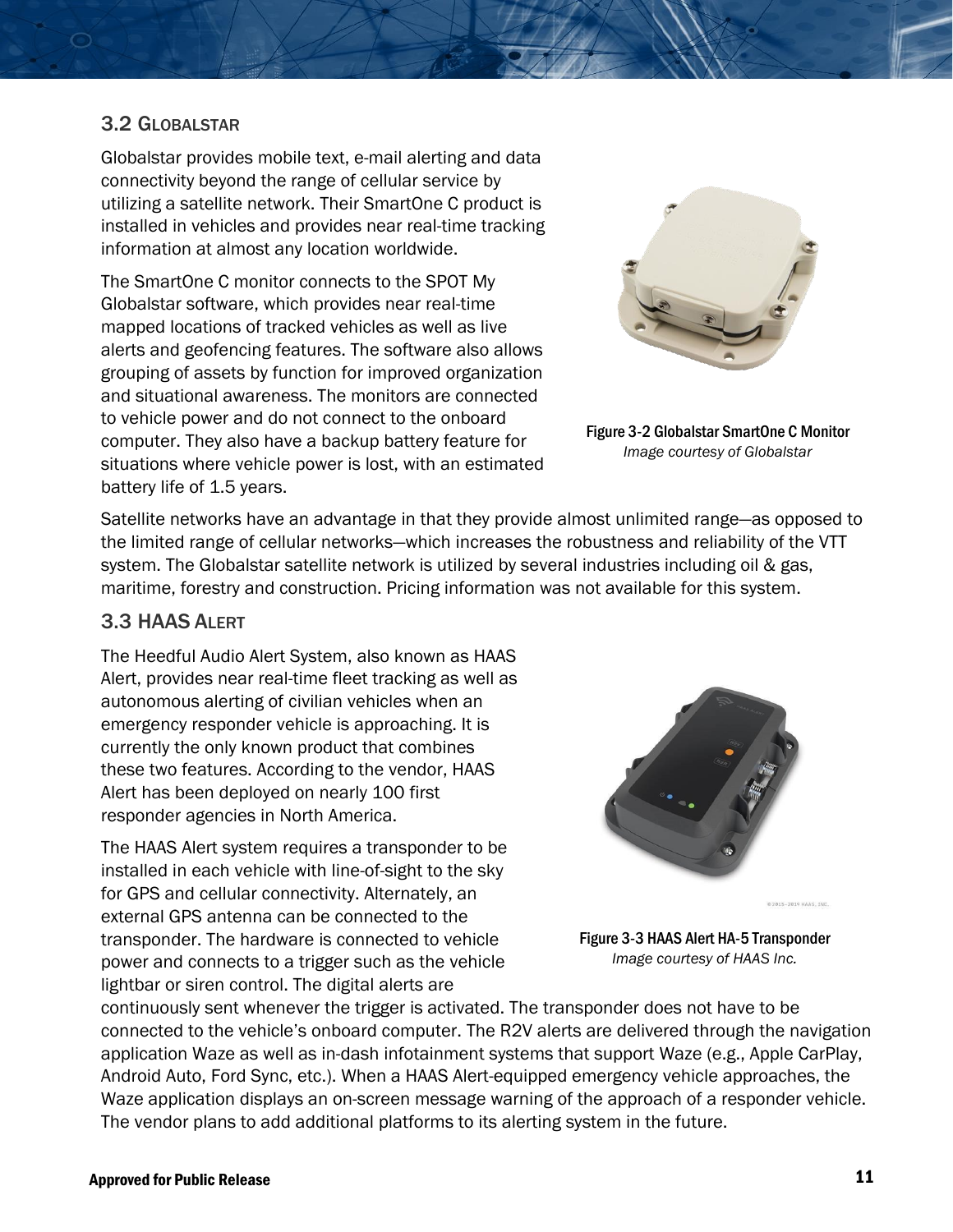There is also a feature in development, which will be available at additional cost. This feature will warn emergency vehicles when another emergency vehicle is approaching. This technology is known as Responder-to-Responder (R2R) communication.

The HAAS Alert software includes a vehicle tracking dashboard, which is compatible with any browser via a desktop, laptop, tablet or mobile device. The dashboard displays a map showing the location of each tracked vehicle and includes statistics such as number of vehicles alerted, timeto-scene, time on-scene, etc. According to the vendor there is no limit to the number of vehicles that can be tracked at one time. HAAS Alert also offers an Application Programming Interface (API) that allows users to integrate the software with an existing dashboard. HAAS Alert is sold through licensing agreements, which are available for one, three or five years. According to the vendor, the price per vehicle for a five-year license is about \$29/month.

#### <span id="page-11-0"></span>3.4 QUARTIX

Quartix provides near real-time position tracking of vehicle fleets with two hardware options―hardwired to vehicle power or plugged into the vehicle's onboard computer. The system uses GPS for position information and transmits data over a cellular network. The software displays mapped vehicle locations and can also provide daily vehicle logs and route maps. The dashboard is available on desktop and laptop computers and on mobile devices through an application.

<span id="page-11-2"></span>

Figure 3-4 Quartix Vehicle Tracking Device *Image courtesy of Quartix Inc.* 

The software monitors drivers' behaviors and can create tables and graphs displaying data such as speed, acceleration and braking. It generates driver scores based on this data, which provides a method to monitor and compare driver performance.

According to the vendor, Quartix has been installed on over 500,000 vehicles to date. Quartix use cases range from landscaping services to private security. According to the vendor's website, the price per vehicle is \$18.90/month.

#### <span id="page-11-1"></span>3.5 SAMSARA

Samsara's GPS Fleet Tracking software allows C2 staff who need to track large fleets to view their vehicles' locations in near real-time. In addition, the software includes reporting and dashboard outputs that C2 personnel can use to quickly identify performance trends and inefficiencies. Samsara's user interface can be accessed through a web application, and a simplified version is accessible through mobile devices connected to the internet.

<span id="page-11-3"></span>

Figure 3-5 Samsara VG34 Vehicle Gateway Transponder *Image courtesy of Samsara Inc.*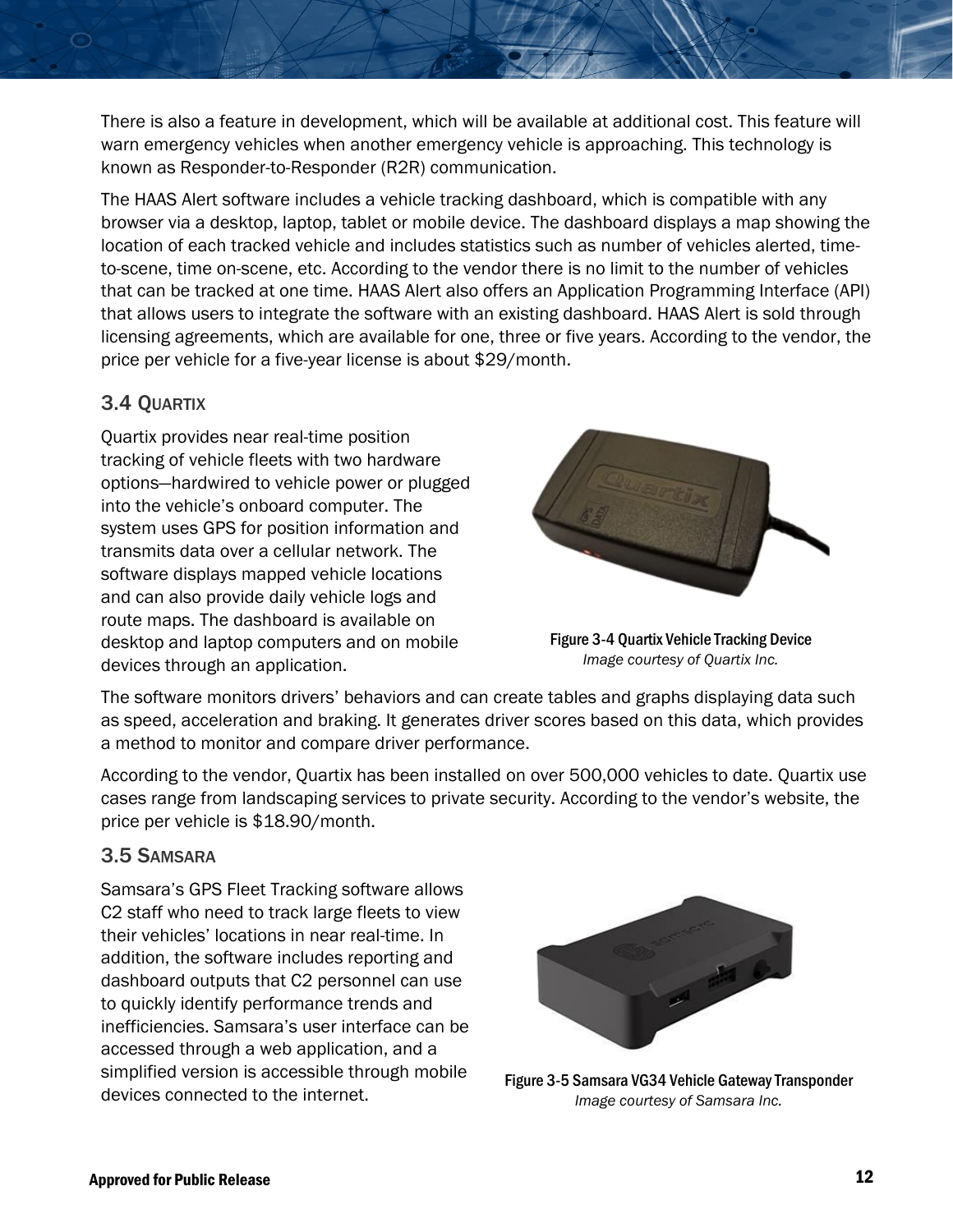Samsara offers its own line of Vehicle Gateway transponders, which serve as central hubs for sensors and data transmission in vehicles where they are installed. The hub connects to vehicle power and does not have to be connected to the vehicle's computer.

According to Samsara, two of their key municipal clients use Samsara's system to track large fleets of vehicles (greater than 1,000). Samsara claims its solution has live-to-the-second GPS tracking. One city saw a 10% improvement in predictability for commuter bus arrival times using the GPS Fleet Tracking software. Another city uses Samsara's system to support a city-wide push to improve emergency response times, dispatching city vehicles based on their GPS locations. According to the vendor's website, the price per vehicle ranges from \$33-\$44 depending on the number of vehicles.

#### <span id="page-12-0"></span>3.6 SPOTTED DOG TECHNOLOGIES

Spotted Dog Technologies' Rover product uses first responders' cellphones as the tracking device; no external hardware needs to be installed in the vehicle. The system connects to the existing C2 platform and allows dispatchers to send messages directly to the responders' cellphones. Responders use an application to designate themselves as en route to an incident, and their locations are automatically mapped by the Rover software.



The system was created specifically for firefighters and includes unique features such as arrival countdowns and mapped fire hydrant locations.

<span id="page-12-2"></span>Figure 3-6 Spotted Dog Technologies Rover Software *Image courtesy of Spotted Dog Technologies* 

The mapping feature is available on both web and mobile applications. The application also integrates with Waze and Google Maps, and can provide turn-by-turn directions to an incident location.

According to the vendor, Rover is currently being used by both small and large fire and rescue agencies in the United States, Canada and Australia. Over 25,000 first responders have utilized the system. Pricing information was not available for this system.

#### <span id="page-12-1"></span>3.7 TACTICAL EDGE

Tactical Edge Inc. provides customized technology solutions for both military and commercial customers, including software development, systems modernization and cyber security. Their Total Visibility Anywhere (TVA) product provides near real-time location data for vehicles, shipments and assets. Tactical Edge uses thirdparty transponders and/or drivers' cellphones for their tracking data instead of proprietary hardware.

The TVA software can be configured to send alerts based on vehicle movements and provides a near real-time map of all tracked vehicles.



<span id="page-12-3"></span>Figure 3-1 Tactical Edge Total Visibility Anywhere Software *Image courtesy of Tactical Edge, Inc.*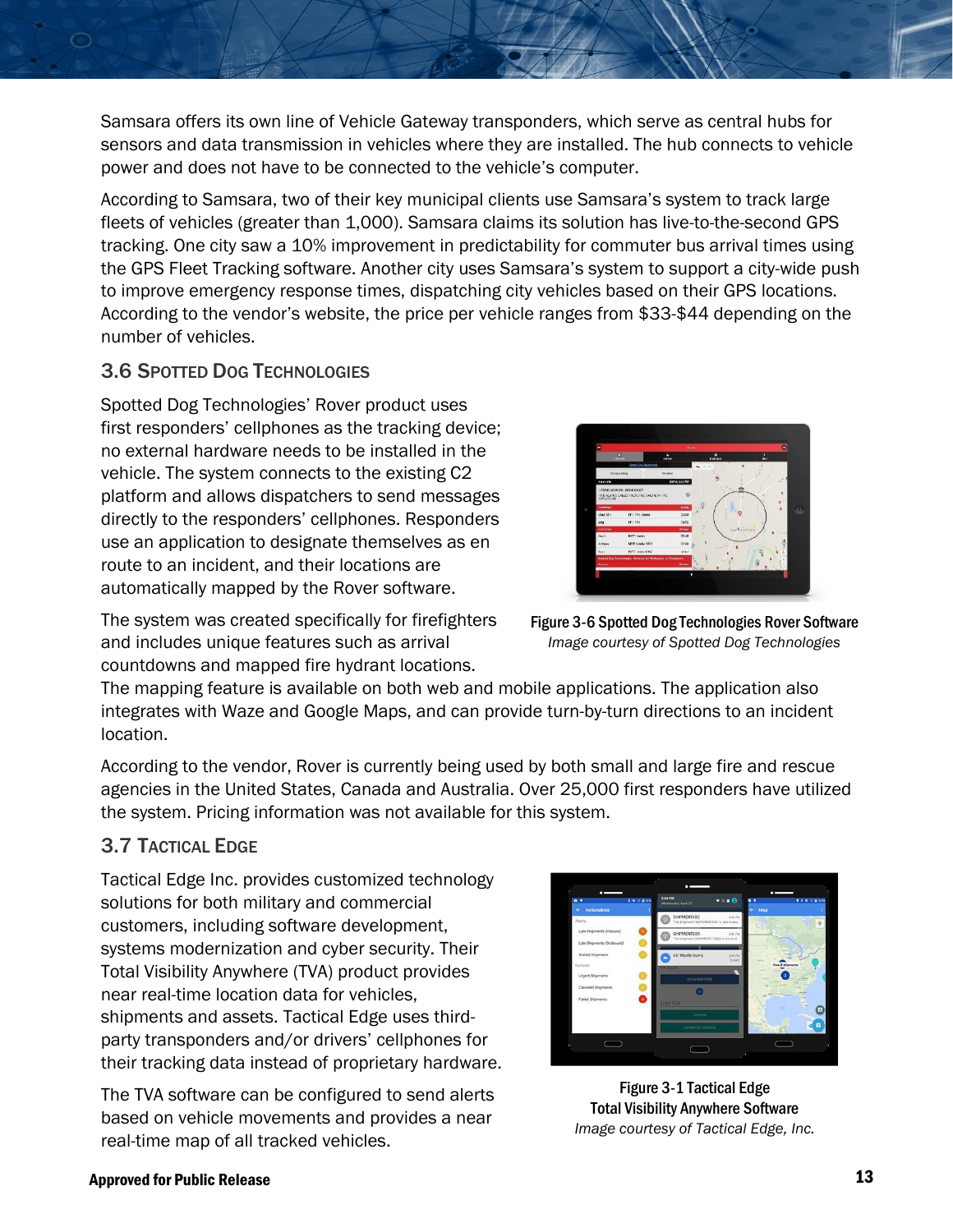There are additional features such as graphs and visualization aids to make the location data more actionable. According to the vendor, the total number of assets that can be tracked is unlimited.

TVA has been used by various trucking and shipping companies, as well as some military applications. Pricing information was not available for this system.

#### <span id="page-13-0"></span>3.8 US FLEET TRACKING

US Fleet Tracking provides GPS vehicle tracking service for small and large fleets. The hardware includes a transponder that connects to vehicle power and does not connect to the vehicle's onboard computer. The software uses a web interface that is available on multiple platforms and provides a mapped display of vehicle locations, with updates provided every five to ten seconds depending on the level of service.

<span id="page-13-1"></span>

Figure 3-8 US Fleet Tracking AT-V4 GPS Tracker *Image courtesy of US Fleet Tracking* 

The software interface includes live traffic and weather updates to provide situational awareness for C2 staff when dispatching vehicles. It also includes performance trend data and identifies geographical areas where vehicles are concentrated during certain hours of the day. The software also has a geofencing feature that sends an alert anytime a vehicle enters or exits a specified area.

Before expanding to other industries, US Fleet Tracking started out as a near real-time tracking service exclusively for 911 dispatch, law enforcement and emergency medical services (EMS). According to the vendor's website, the price per vehicle is \$29.95/month.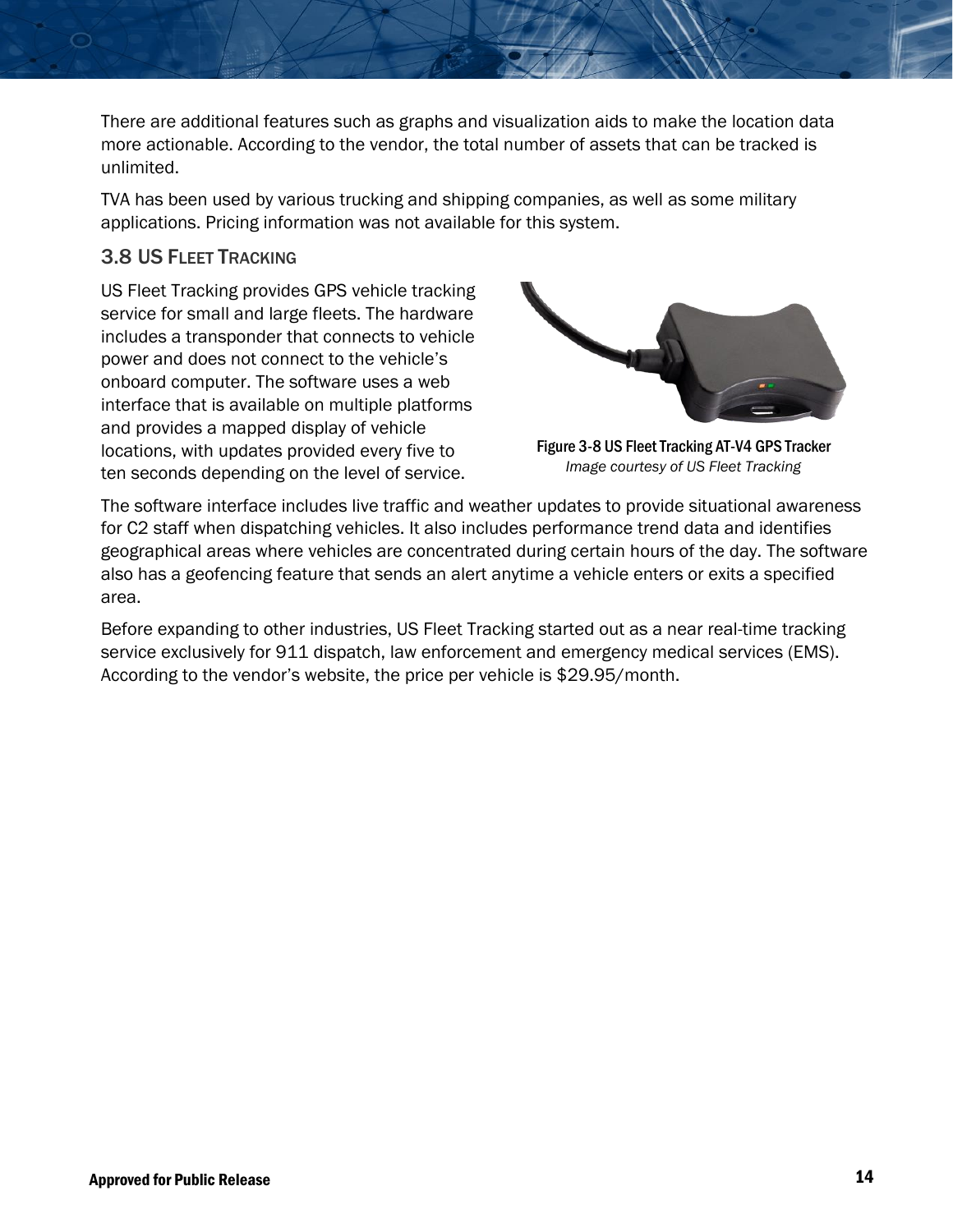## <span id="page-14-0"></span>4.0 VENDOR CONTACT INFORMATION

Additional information on VTT systems included in this market survey report can be obtained from the manufacturers listed in Table 4-1.

<span id="page-14-2"></span>

| <b>Manufacturer</b>                | <b>Address/Phone Number</b>                                                 | Website/E-Mail                                             |
|------------------------------------|-----------------------------------------------------------------------------|------------------------------------------------------------|
| Geotab                             | 770 E. Pilot Road, Suite A<br>Las Vegas, NV 89119<br>416-434-4309           | https://www.geotab.com/<br>geosales@geotab.com             |
| Globalstar                         | 300 Holiday Square Blvd.<br>Covington, LA 70433<br>877-452-5782             | https://www.globalstar.com/en-us/<br>info@globalstar.com   |
| <b>HAAS Alert</b>                  | 650 W. Lake Street, Suite 410<br>Chicago, IL 60661<br>833-433-HAAS          | https://www.haasalert.com/<br>support@haasalert.com        |
| Quartix                            | 875 N. Michigan Ave., Suite 3100<br>Chicago, IL 60611<br>855-913-6663       | https://www.quartix.com/<br>sales@quartix.com              |
| Samsara                            | 444 De Haro Street<br>San Francisco, CA 94107<br>415-985-2400               | https://www.samsara.com/<br>info@samsara.com               |
| <b>Spotted Dog</b><br>Technologies | P.O. Box 844<br>Monroe, CT 06468<br>833-436-4277                            | https://www.spotteddogtech.com/<br>info@spotteddogtech.com |
| <b>Tactical Edge</b>               | 2120 Camino Del Rio South, Suite 200<br>San Diego, CA 92108<br>619-677-1105 | http://www.tacticaledge.us/<br>info@www.tacticaledge.us    |
| <b>US Fleet Tracking</b>           | 2912 NW 156th Street<br>Edmond, OK 73013<br>405-726-9900                    | https://www.usfleettracking.com/<br>support@usft.com       |

#### Table 4-1 Vendor Contact Information

## <span id="page-14-1"></span>5.0 SUMMARY

This market survey report provides information on eight VTT systems capable of tracking and displaying the locations of a large vehicle fleet. The selected VTT systems all can provide a near realtime mapped display of vehicle locations and are compatible with multiple operating system platforms. None of these systems require connection to the tracked vehicle's onboard computer. Most use a transponder, which is installed in the tracked vehicle as the communication source, while others use the drivers' cellphones as the tracking hardware. Seven systems communicate over cellular networks, while one utilizes a satellite network.